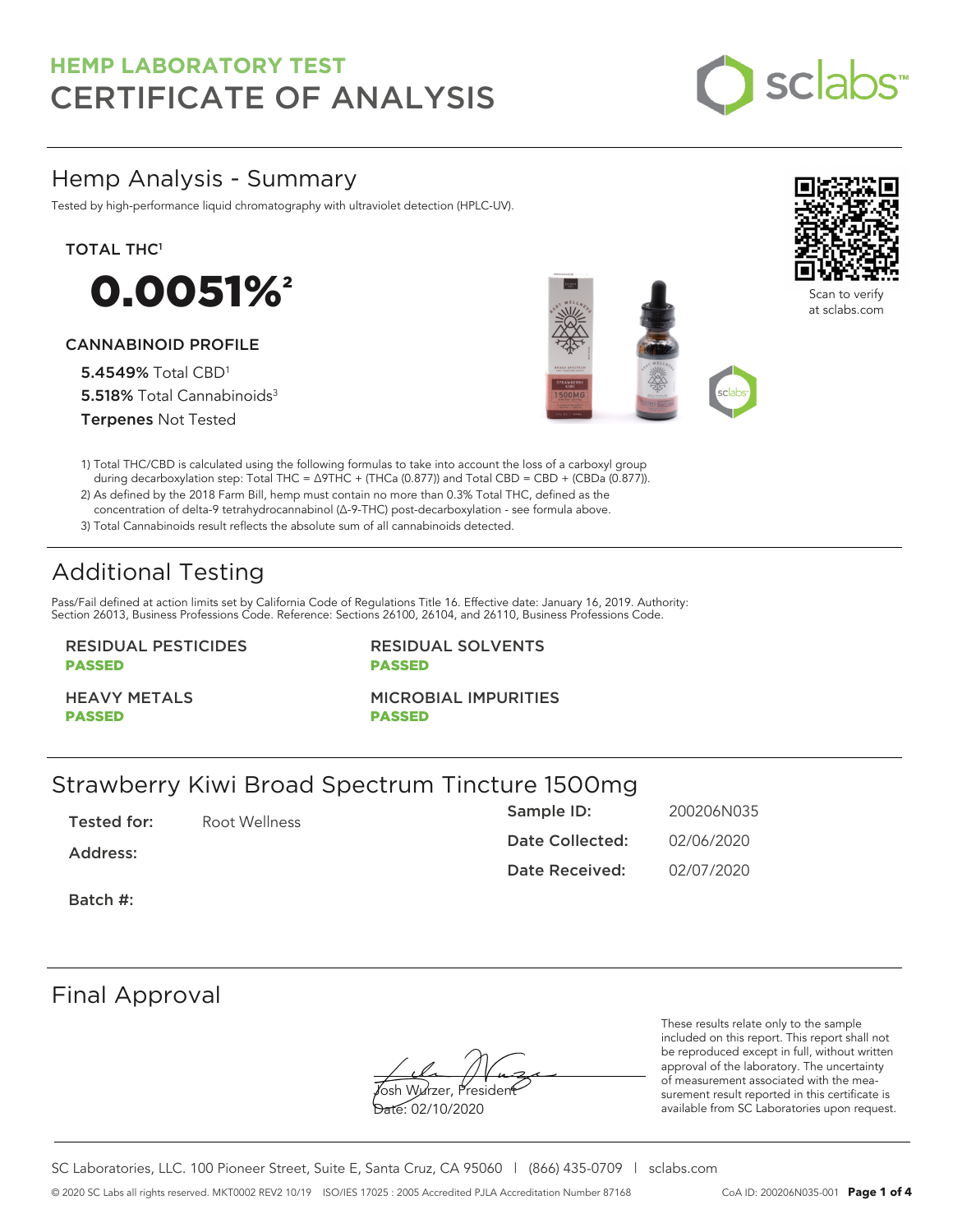

| Sample Name:      | Strawberry Kiwi Broad Spectrum Tincture<br>1500 <sub>mq</sub> |
|-------------------|---------------------------------------------------------------|
| LIMS Sample ID:   | 200206N035                                                    |
| Batch #:          |                                                               |
| Source METRC UID: |                                                               |
|                   |                                                               |
|                   |                                                               |
| Sample Type:      | Infused, Liquid Edible                                        |
| Batch Count:      |                                                               |
| Sample Count:     |                                                               |
| Unit Volume:      | 30 Milliliters per Unit                                       |
| Serving Volume:   | 1 Milliliters per Serving                                     |
| Density:          | $0.9374$ g/mL                                                 |

#### **Moisture Test Results**

Moisture

**Results (%)**

### **Cannabinoid Test Results 02/10/2020**

Cannabinoid analysis utilizing High Performance Liquid Chromatography (HPLC, QSP 5-4-4-4)

|                                      | mg/mL                     | %         | LOD / LOQ mg/mL                   |
|--------------------------------------|---------------------------|-----------|-----------------------------------|
| ∆9THC                                | 0.048                     | 0.0051    | 0.0009 / 0.003                    |
| $\triangle$ 8THC                     | <b>ND</b>                 | ND.       | 0.0009 / 0.003                    |
| <b>THCa</b>                          | <b>ND</b>                 | ND        | 0.0009 / 0.003                    |
| <b>THCV</b>                          | <b>ND</b>                 | <b>ND</b> | 0.0004 / 0.001                    |
| <b>THCVa</b>                         | <b>ND</b>                 | <b>ND</b> | 0.0013 / 0.004                    |
| <b>CBD</b>                           | 51.134                    | 5.4549    | 0.0009 / 0.003                    |
| <b>CBDa</b>                          | <b>ND</b>                 | ND.       | 0.0009 / 0.003                    |
| <b>CBDV</b>                          | 0.258                     | 0.0275    | 0.0004 / 0.001                    |
| <b>CBDVa</b>                         | <b>ND</b>                 | <b>ND</b> | 0.0003 / 0.001                    |
| <b>CBG</b>                           | ND                        | ND        | 0.001 / 0.003                     |
| CBGa                                 | <b>ND</b>                 | <b>ND</b> | 0.0008 / 0.002                    |
| <b>CBL</b>                           | 0.110                     | 0.0117    | 0.0021 / 0.006                    |
| <b>CBN</b>                           | <b>ND</b>                 | <b>ND</b> | 0.0009 / 0.003                    |
| <b>CBC</b>                           | 0.176                     | 0.0188    | 0.0011 / 0.003                    |
| <b>CBCa</b>                          | <b>ND</b>                 | ND.       | 0.0015 / 0.005                    |
| <b>Sum of Cannabinoids:</b>          | 51.726                    | 5.518     | 1551.780 mg/Unit                  |
| Total THC $(\Delta$ 9THC+0.877*THCa) | 0.048                     | 0.0051    | 1.440 mg/Unit                     |
| Total CBD (CBD+0.877*CBDa)           | 51.134                    | 5.4549    | 1534.020 mg/Unit                  |
| ∆9THC per Unit<br>∆9THC per Serving  | Action Limit mg<br>1000.0 | Pass      | 1.440 mg/Unit<br>0.048 mg/Serving |

#### **Batch Photo**



SC Laboratories, LLC 100 Pioneer Street, Suite E Santa Cruz, CA 95060 (866) 435-0709 | sclabs.com

| Date Collected: | 02/06/2020    |  |
|-----------------|---------------|--|
| Date Received:  | 02/07/2020    |  |
| Tested for:     | Root Wellness |  |
| License #:      |               |  |
| Address:        |               |  |
| Produced by:    |               |  |
| License #:      |               |  |
| Address:        |               |  |
|                 |               |  |

#### **Terpene Test Results**

#### Terpene analysis utilizing Gas Chromatography - Flame Ionization Detection (GC - FID)

|                     | mg/g                   | % | LOD / LOQ mg/g |
|---------------------|------------------------|---|----------------|
| 2 Bisabolol         | NT                     |   |                |
| 2 Pinene            | NT                     |   |                |
| 3 Carene            | NT                     |   |                |
| Borneol             | NT                     |   |                |
| 2 Caryophyllene     | NT                     |   |                |
| Geraniol            | NT                     |   |                |
| 2 Humulene          | NT                     |   |                |
|                     | NT                     |   |                |
| Terpinolene         |                        |   |                |
| Valencene           | NT                     |   |                |
| Menthol             | NT                     |   |                |
| Nerolidol           | NT                     |   |                |
| Camphene            | NT                     |   |                |
| Eucalyptol          | NT                     |   |                |
| 2 Cedrene           | NT                     |   |                |
| Camphor             | NT                     |   |                |
| (-)-Isopulegol      | NT                     |   |                |
| Sabinene            | NT                     |   |                |
| 2 Terpinene         | NT                     |   |                |
| <b>7</b> Terpinene  | NT                     |   |                |
| Linalool            | NT                     |   |                |
| Limonene            | $\overline{\text{NT}}$ |   |                |
| Myrcene             | NT                     |   |                |
| Fenchol             | NT                     |   |                |
| 2 Phellandrene      | NT                     |   |                |
| Caryophyllene Oxide | NT                     |   |                |
| Terpineol           | NT                     |   |                |
| 2 Pinene            | NT                     |   |                |
| R-(+)-Pulegone      | NT                     |   |                |
| Geranyl Acetate     | NT                     |   |                |
| Citronellol         | NT                     |   |                |
|                     | NT                     |   |                |
| p-Cymene            | NT                     |   |                |
| Ocimene             |                        |   |                |
| Guaiol              | NT                     |   |                |
| Phytol              | NT                     |   |                |
| Isoborneol          | NT                     |   |                |
|                     |                        |   |                |

**Total Terpene Concentration:**

#### Sample Certification

California Code of Regulations Title 16 Effect Date January 16, 2019<br>Authority: Section 26013, Business and Professions Code.<br>Reference: Sections 26100, 26104 and 26110, Business and Professions Code.



Josh Wurzer, President Date: 02/10/2020

© 2020 SC Labs all rights reserved. MKT0002 REV2 10/19 ISO/IES 17025 : 2005 Accredited PJLA Accreditation Number 87168 CoA ID: 200206N035-001 **Page 2 of 4**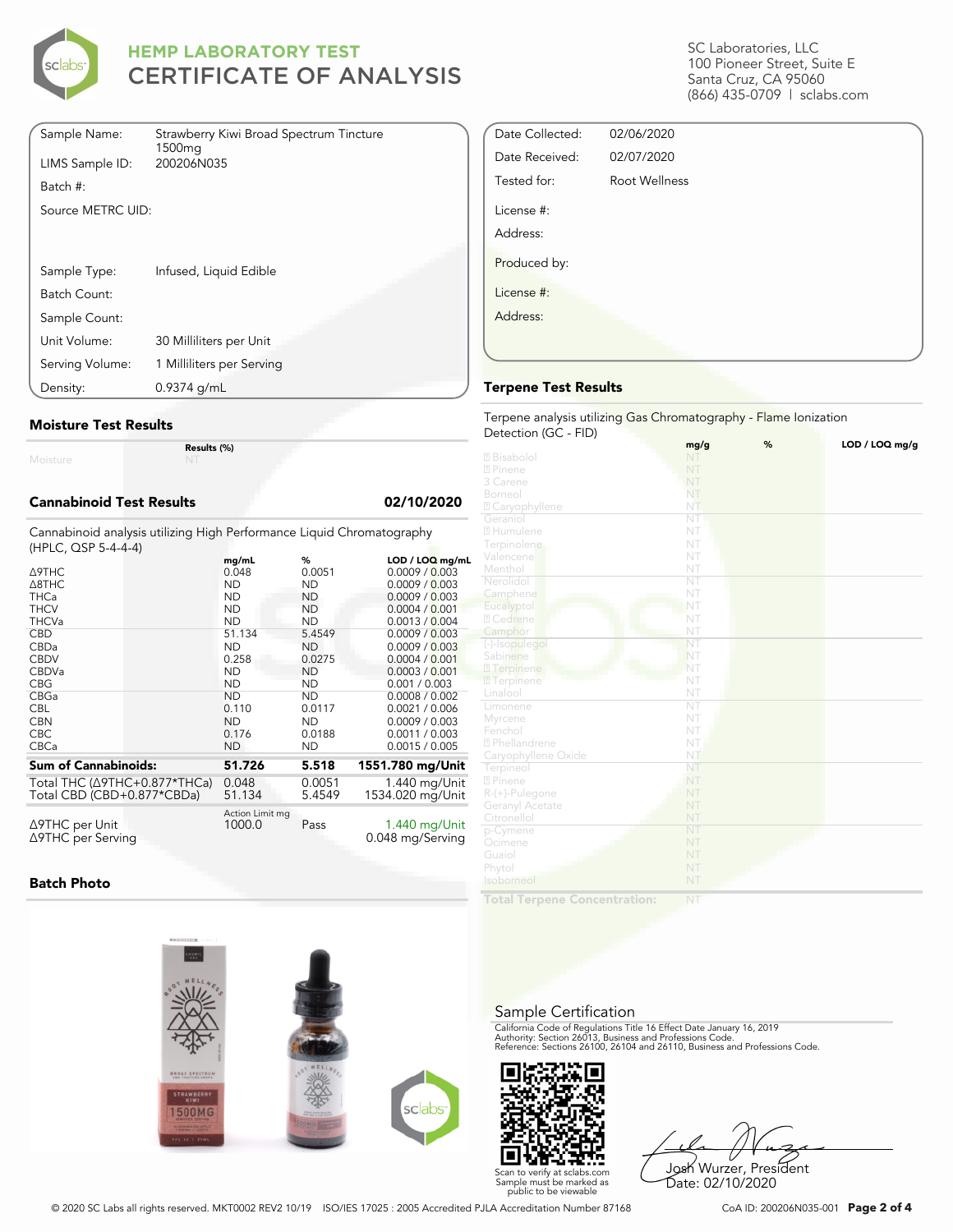

| Sample Name:      | Strawberry Kiwi Broad Spectrum Tincture<br>1500 <sub>mq</sub> |
|-------------------|---------------------------------------------------------------|
| LIMS Sample ID:   | 200206N035                                                    |
| Batch #:          |                                                               |
| Source METRC UID: |                                                               |
|                   |                                                               |
|                   |                                                               |
| Sample Type:      | Infused, Liquid Edible                                        |
| Batch Count:      |                                                               |
| Sample Count:     |                                                               |
| Unit Volume:      | 30 Milliliters per Unit                                       |
| Serving Volume:   | 1 Milliliters per Serving                                     |
| Density:          | $0.9374$ g/mL                                                 |

SC Laboratories, LLC 100 Pioneer Street, Suite E Santa Cruz, CA 95060 (866) 435-0709 | sclabs.com

| Date Collected: | 02/06/2020    |  |
|-----------------|---------------|--|
| Date Received:  | 02/07/2020    |  |
| Tested for:     | Root Wellness |  |
| License #:      |               |  |
| Address:        |               |  |
| Produced by:    |               |  |
| License #:      |               |  |
| Address:        |               |  |
|                 |               |  |
|                 |               |  |

### **Pesticide Test Results - Pass 02/08/2020**

Pesticide and plant growth regulator analysis utilizing HPLC-Mass Spectrometry

| SPOCHOTICH Y      |      |                |                   |                      |
|-------------------|------|----------------|-------------------|----------------------|
|                   |      | Results (µg/g) | Action Limit µg/g | Reporting Limit µg/g |
| Abamectin         | Pass | <b>ND</b>      | 0.3               | 0.091                |
| Bifenazate        | Pass | <b>ND</b>      | 5.0               | 0.035                |
| <b>Bifenthrin</b> | Pass | <b>ND</b>      | 0.5               | 0.038                |
| <b>Boscalid</b>   | Pass | <b>ND</b>      | 10.0              | 0.023                |
| Etoxazole         | Pass | <b>ND</b>      | 1.5               | 0.022                |
| Imidacloprid      | Pass | <b>ND</b>      | 3.0               | 0.050                |
| Myclobutanil      | Pass | <b>ND</b>      | 9.0               | 0.044                |
| Piperonylbutoxide | Pass | <b>ND</b>      | 8.0               | 0.020                |
| Pyrethrins        | Pass | <b>ND</b>      | 1.0               | 0.036                |
| Spinosad          | Pass | <b>ND</b>      | 3.0               | 0.031                |
| Spiromesifen      | Pass | <b>ND</b>      | 12.0              | 0.015                |
| Spirotetramat     | Pass | <b>ND</b>      | 13.0              | 0.042                |
|                   |      |                |                   |                      |

#### **Mycotoxin Test Results**

| Mycotoxin analysis utilizing HPLC-Mass Spectrometry |    | Results (µq/kq) Action Limit µq/kq | $LOD / LOQ \mu q/kg$ |
|-----------------------------------------------------|----|------------------------------------|----------------------|
| Aflatoxin B1, B2, G1, G2<br>Ochratoxin A            | NT |                                    |                      |

Sample Certification

California Code of Regulations Title 16 Effect Date January 16, 2019<br>Authority: Section 26013, Business and Professions Code.<br>Reference: Sections 26100, 26104 and 26110, Business and Professions Code.



Josh Wurzer, President

Date: 02/10/2020

Scan to verify at sclabs.com Sample must be marked as public to be viewable